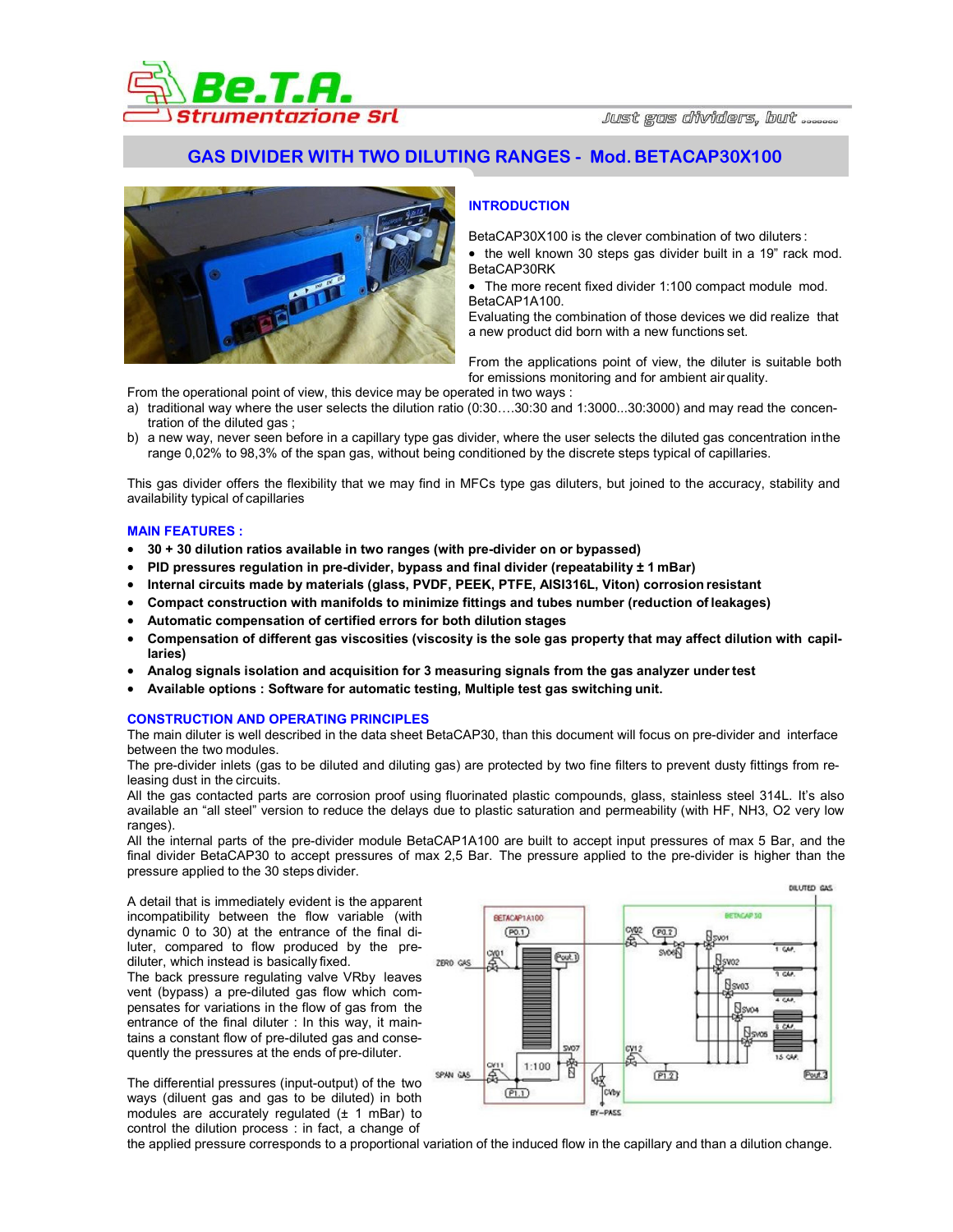$$
K_{DL} = \frac{N}{N + (TOT - N) \times P_{TG0} / P_{TG1} \times \eta_{TG1} / \eta_{TG0}}
$$

• N is the number of capillaries involved by the gas to be diluted

- TOT is the total number of capillaries
- η is the viscosity of the gas or the gas mixture

The index  $T_{G0}$  refers to the diluent gas, and  $T_{G1}$  refers to the gas to be diluted.

For a diluter as BetaCAP30, N is an integer between 0 and 30, while TOT = 30

For a diluter as BetaCAP1A100 (our pre-diluter),  $N = 1$  and  $TOT = 100$ . In fact in the pre-diluter there are 100 capillaries, one of which is crossed by the span gas and 99 by the diluting gas.

The total dilution ratio (the series between the pre-diluter and the diluter final) corresponds to the product between the dilution ratios of the two elements.

In both modules, the pressures regulation function accepts two set points :  $P_{(TG1)}$  and the ratio  $P_{(TG1)}$ . An additional set point is available to set the bypass control (interfacing the two modules).

Viscosity compensation : is a practice we use since longtime. In the earlier versions of BetaCAP30 it was manual (the user sets the pressures ratio setpoint at the same value of the viscosities ratio) now is automatic.

• when the pre-diluter is used, viscosity compensation is applied to the pre-diluter only (the final diluter will handle two gases very similar because one is pure diluting gas and the other is diluted 100 times with diluting gas).

• when the pre-diluter is bypassed, viscosity compensation is applied to the final diluter.

When the active gases concentrations in the span gas are lower than few percent, the difference of viscosities may be neglected ( $\eta_{\text{TG1}}/\eta_{\text{TG0}} \approx 1$ )

Continuous dilution range : is a new practice that uses the above formula to move the dilution ratio by manipulating the ratio  $P_{(TG0)}$  /  $P_{(TG1)}$ . It's evident that increasing this ratio value, the flow of the zero gas do increase and the dilution ratio too, and vice versa decreasing the ratio. In the side chart, we may see the 30 lines, one for each N (number of capillaries crossed by the span gas) in the space x= dilution ratio and y= ratio  $P_{(TG0)} / P_{(TG1)}$ . Using this practice, the entire area of dilution factors may be covered just playing with the pressures ratio. Knowing the span gas concentration (and his viscosity) and the wanted concentration, the gas divider may find the best "N" and the correct pressures ratio value to get the target.

## **OPERATION OF THE GAS DIVIDER**



The operator is faced with a simple interface: alphanumeric display (4 x 40 characters), and 5 function keys, with whom he may select the menu and set a few parameters needed to operate.

The menus hierarchy originates from 4 independent lines :

- Initial configuration : concerns the construction details (installed options, basical adjustments, PID parameters and correction parameters that, on the base of the metrological certificate, correct the measured errors.
- Calibrations: contains the sub-menu for the calibration of the analog signals acquisition and for the two groups of three pressure sensors. The pressures calibration is "static" (without gas flow, the pressure is uniformly distributed inside the unit) and don't requires traceable references (the sole purpose is of aligning the sensitivities of all the measurements after having corrected the offset (using environmental pressure).
- Parameters accessed by the user : like the concentration of span gas, his viscosity, the set points of the pressure controls (both for pre-diluter and final diluter)
- Operation modes : with three possibilities : "dilution factor selection" mode , "diluted concentration selection" mode, "remote" mode

The first three menu groups are password protected

We see more in detail just the operation mode menus:

- Mode "dilution ratio selection" : is classical for a capillaries type gas divider. The user must set the integer value of N (0<N<30) and the denominator of the ratio (30 when the pre-divider must be bypassed or 3000 when it's required). The display indicates all the pressures of the final diluter and the expected diluted concentration
- Mode "diluted concentration selection" : it's an unconventional way, that get advantage of the above theory to drive the gas divider obtaining the target result. In the indicated order, it manage automatically the following choices :
	- 1. including or bypassing the pre-diluter module
	- 2. Defining the number N of capillaries to be crossed by span gas
	- Calculating and applying the set points of pressures ratio for pre-divider and final divider

As we shall see, this ratio P  $(TG1)$  / P  $(TG0)$  is of fundamental importance in both the pre-diluter diluter and the final diluter.

This is the function that faithfully represents the behavior of a diluter with equal capillaries:

 $K<sub>DIL</sub>$  is the dilution ratio